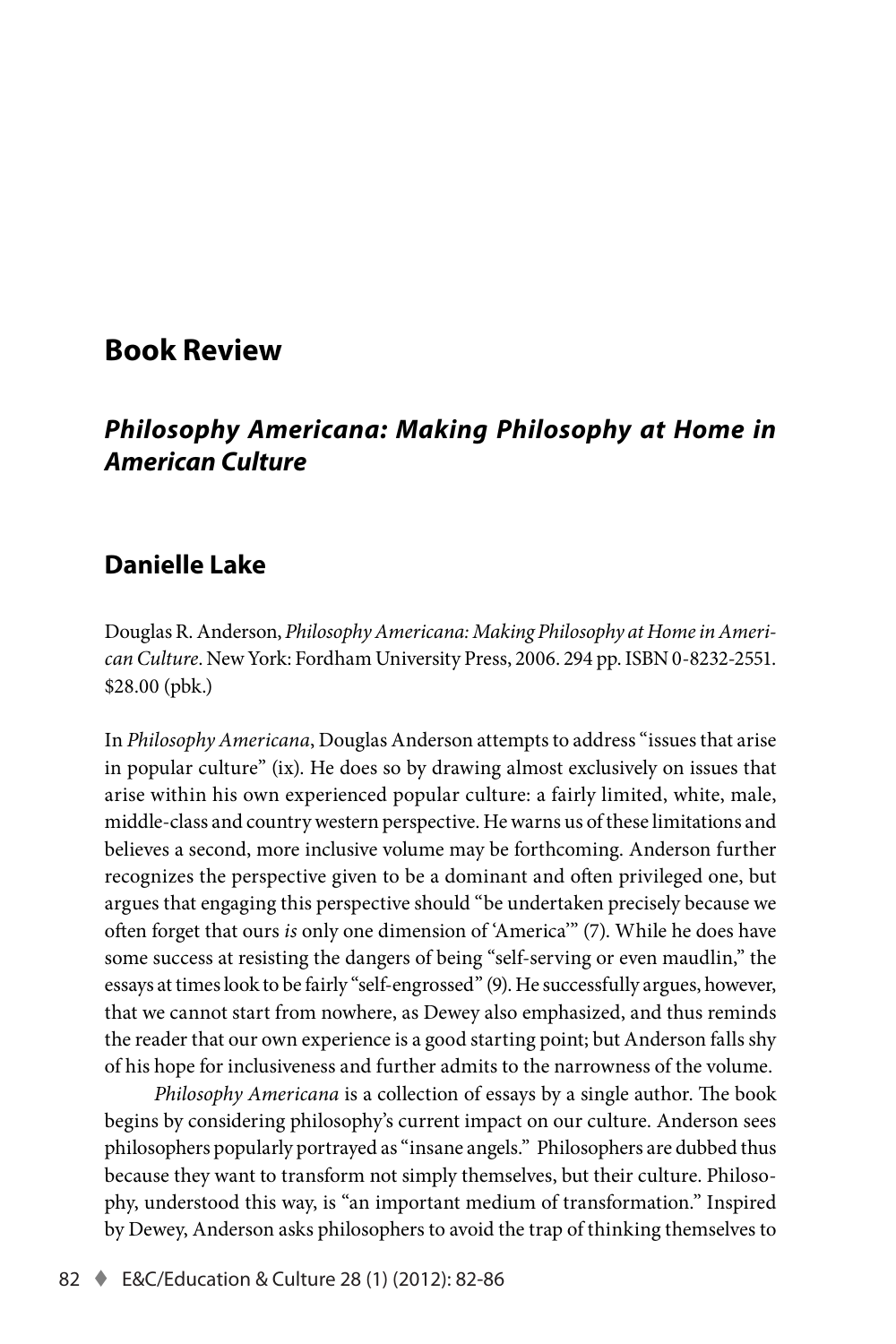be "theoreticians." We, philosophers, are more than this; we are "theoretically oriented practitioners" (16). Knowing that some of the founders of pragmatism, like Dewey, worked outside of the academy, Anderson believes pragmatism's impact on our culture is much bigger than the reader might think (20). However, Anderson only references William James and John Dewey, neglecting, in this reviewer's mind, the vast impact of Jane Addams, an omission too common when reflecting on the history and impact of pragmatism. It is an omission, moreover, made more significant by the masculine perspective of the book.

This same chapter, however, argues that philosophers have been made irrelevant to today's "ordinary American" because they have "produced little or nothing that speaks directly" to them (3). "We [philosophers] blame the audience for their inattention" (4). Anderson does admit we are to blame. Looking at philosophy today, he notes our lack of community from within and our marginalization from without (48). In chapter 2, Anderson claims that we need to fight against our current troubles by reclaiming our sense of community within our profession as well as in the larger society. He suggests we meet our culture half-way. What is omitted here, though, is a consideration of the widespread habits of the "ordinary American." In fact, most chapters in *Philosophy Americana* could benefit from a more thorough treatment of Dewey's writings on habits, found especially in works like *Human Nature and Conduct* (1922) and *The Public and its Problems* (1927).

In chapter 4, "Working Certainty and Deweyan Wisdom," Anderson attempts to find some middle ground between idealism and Dewey's pragmatism. While there are "working stabilities," these are not certainties. Anderson argues that we require faith, "an act of commitment and hope," in order to act in this world (71). Yet it is misleading to call such an act a working certainty. While we do place our faith in and commit to certain beliefs in order to act, no beliefs are beyond question, beyond dispute, totally fixed. Dewey finds no need to praise a reliance on working certainties since they are a part of our lives and thus shape our future. Instead, Dewey's focus is on the importance of recognizing such habits so that careful inspection and revision occur as change necessitates. Given the strong force such certainties play in our lives, Dewey emphasizes our fallibility and the continuously changing nature of life. Anderson unsuccessfully argues that Dewey's understanding of wisdom—as good judgment in action—is equivalent to working certainty (78). Yet at the end of this chapter Anderson admits that this is not likely "an adequate reading of Dewey's thoughts" and worries that Dewey's fear of absolutes prevents him from seeing the value in working certainty (82-83).

In reflecting on the origins of pragmatism, Anderson sees a focus by its founders on the "gambling nature of human endeavor." This gambling theme returns a couple times later in the book. At first, Anderson argues that an emphasis on gambling indicates recognition of our own fallibility, an acceptance of "the reality of loss" and a hope of betterment, of meliorism, within pragmatic thought (21). Thus, pragmatism that does not change over time is a failed endeavor because of its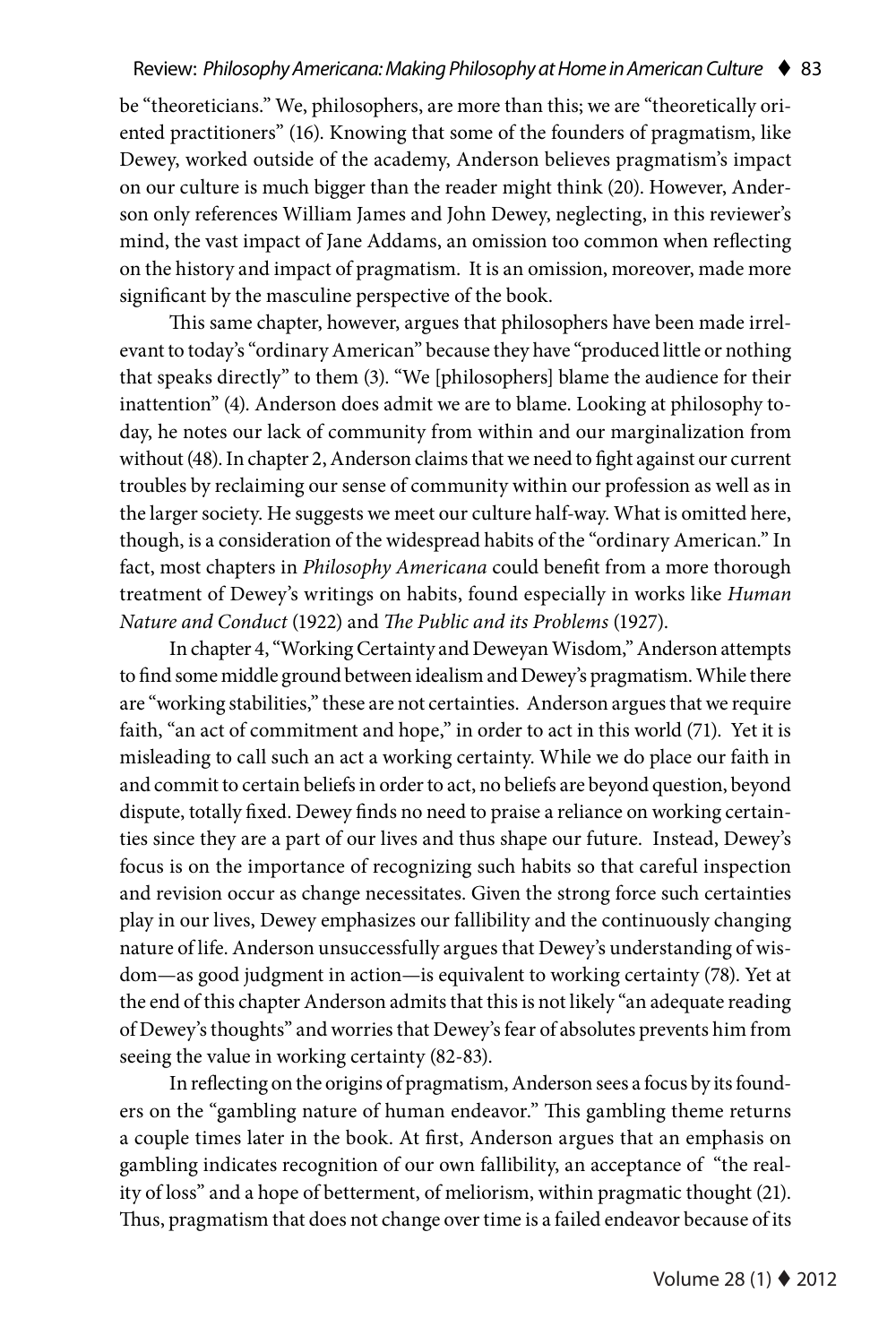#### 84 ◆ Danielle Lake

"failure to be practiced" (31). He then invokes Dewey on the issue of gambling, but only to highlight Dewey's suggestion that we create and test hypotheses in order to find out what does and does not work for us (29). The issue of gambling also finds purchase in Anderson's focus on wilderness and wildness. "Wilderness," Anderson says, "is a condition of maintaining our humanity" because it reminds us of how lost we are amidst life's possibilities (62). It is because of the wildness around us that we cannot completely know something and thus approach it, and life more broadly, with respect, with an "adventurer's attitude" (55). Anderson brings us back to Thoreau and argues we must lose ourselves, wander in wilder fields, before we can find ourselves. Wilderness, as a physical space, can remove us from the pressure of our social space, thus giving us an opportunity to explore a more genuine version of ourselves. Note here that the opportunity to pursue such a path in our culture is most likely to be given to able-bodied men with various forms of power and independence within whom some amount of wildness and independence is often encouraged or expected; for others, this path is a far less likely option. Anderson observes this limitation in chapter 6 by noting the role such wildness has played in the lives of male country music stars and the collateral damage it often involves (94). So, while wildness can lead to liberation, it can and has also often led to "conflict, violence, and substance abuse" (98). There must be a return from the wilderness, a "recivilizing prescription" (107). This could have been a great opportunity to discuss the values of community life. While Anderson does not broach this topic, he does highlight how the adventurer's attitude is featured in Dewey's writings through the innate curiosity of children. Here, again, would be an important point of entry to consider Dewey's concern for the ruling nature of habit. This avenue, however, is left unexplored. Instead, in chapter 8 Anderson seeks to reconstruct what he calls Dewey's "sensible mysticism" (130).

This sensible mysticism comes out of the "qualitative immediacy of *an* experience" (131). The reflection following such an experience can be equated with worship, a sort of naturalized mysticism. This comes out most clearly in Dewey's aesthetics, in moments where we lose ourselves in experience and thus find ourselves and our environment transformed. Anderson refers to such experiences as immediacies and argues that such immediacies pervade our lives through, for example, novels, music, and film (135). Anderson finds this Deweyan sense of mysticism quite apt for American life: "Ours is a mysticism of growth and possibility, not of enclosure and silence . . . they are meant to have a communal dimension, they are meant to be shared" (143). He focuses on a life "on the road"; again, an example apt primarily for privileged white men. The "ramblin' man" is an image of men—for men—where drinking and violence play a significant role; such a life is not expected, let alone encouraged, for women, people of color, or the abject poor. Wildness in these other groups is in fact discouraged, thought to be far more dangerous to our social fabric. The ramblin' man image speaks to a privilege given mostly to white men, stemming from some amount of social capital and independence. This life on the road can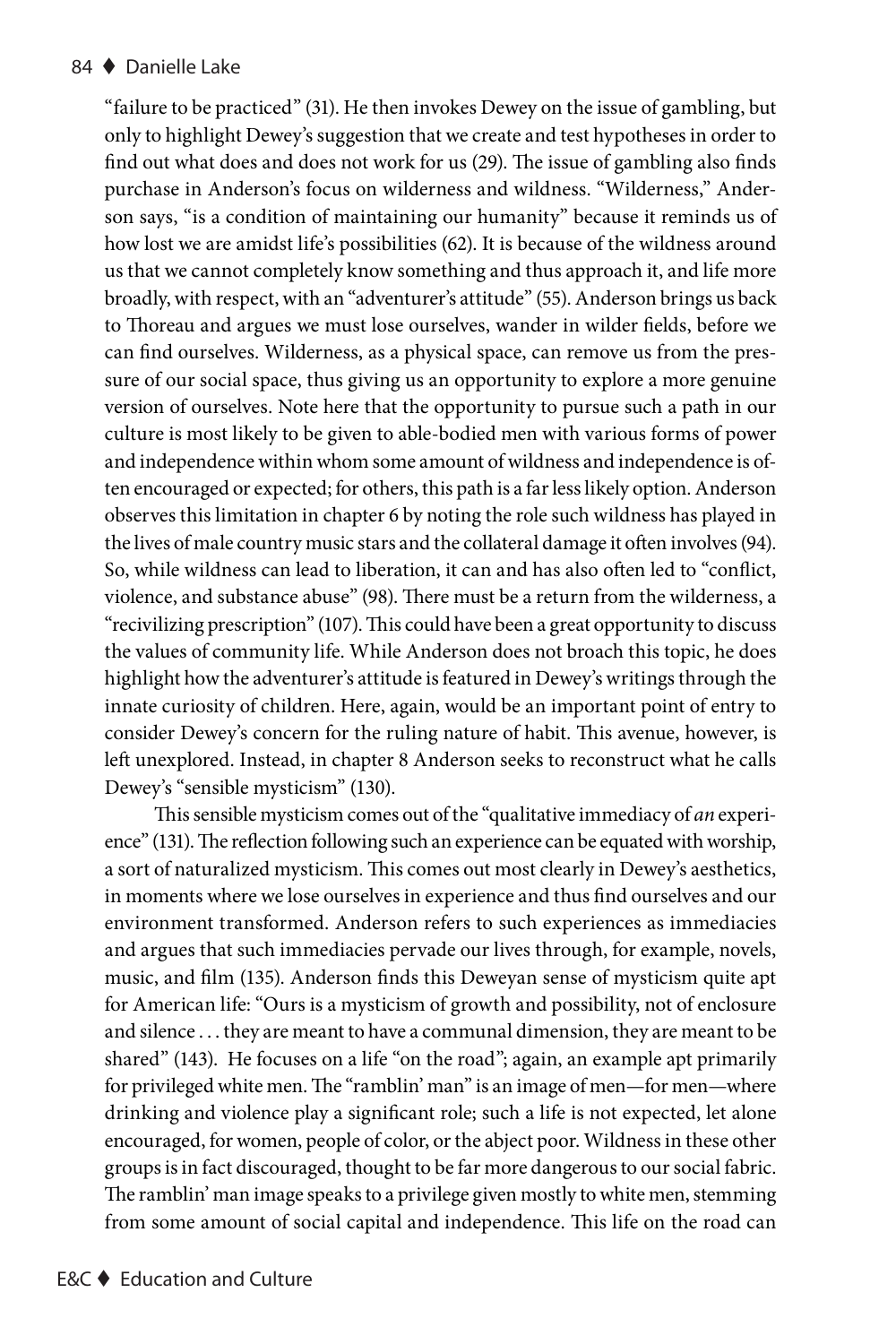certainly go wrong, as can any attempt at wildness, but for Anderson, salvation is found in the transitions and awakenings that wildness entails. In the end, he says, "we must achieve a streak of mysticism and wildness in our everyday being—*this*  is an American mysticism" (152). Dewey, though, does not go so far as to endorse Anderson's version of wildness. A bit of dissatisfaction and unease and a willingness to reconsider previous conclusions and long-standing habits along with a disposition to wonder can also bring about growth and transformation without the serious risk of harm to the wider community that wildness poses.

While natural mysticism is one avenue towards growth and transformation, education is another. A Deweyan focus on education is a precondition for a thriving democratic community. Philosophical conversation is essential to education because through such dialogue "one experiences freedom and self-awareness of the sort that enables one to be an individual within a society" (160). For Anderson, freedom is dependent on what he calls "world building," the creation of a collective space for continuous individual advancement, for living "an enlightened, kindly, helpful, and noble social life" (161). In order for democracy to be successful, opportunities for learning are vital. Such opportunities should not be limited to what the university can provide. They ought to emerge from the broader community as well, because philosophy and teaching are really "life tasks essential to the development of democratic community" (166).

Teaching and gambling come together in chapter 11 when Anderson argues that an effective teacher must be willing to risk herself, thus encouraging students to do the same, enabling opportunities for growth. This is a serious gamble since "to fail when one has staked oneself . . . *is* to lose oneself" (169). Such a gamble is at the core of American philosophy, on the one hand; betting on failure, on the other hand, "stunts the possibility of our growth and deadens our everyday lives" (169). Anderson stresses how terrifying taking such a risk can be by employing Peirce's writings on agape. Agape certainly provides us with a source of support for such risk taking, but a fuller explication of uninformed habits could also provide the reader with a powerful argument in support of the results of taking risks. Creating such a supportive classroom environment means that we must be tolerant of mistakes. What this means more precisely, however, is left open to the reader to decide. Risk taking on the teacher's part is encouraged via autonomy and creativity along with an acceptance of one's own responsibility and a willingness to try and fail. Dewey enters the picture here to provide such a teacher with a middle ground between "sheer routine and sheer spontaneity" where adaptation encourages "fruitful consequences" (179-80).

In closing, Anderson focuses on what it means to be a pragmatist in the twenty-first century—to be open to the loss of our own ideas and to "new angles of vision" (236). Pragmatism, as a method, is for what Anderson calls "both/and thinkers," not either/or thinkers. For example, it is about both "theory and practice," the public and the private, science and poetry (243). What we need still today